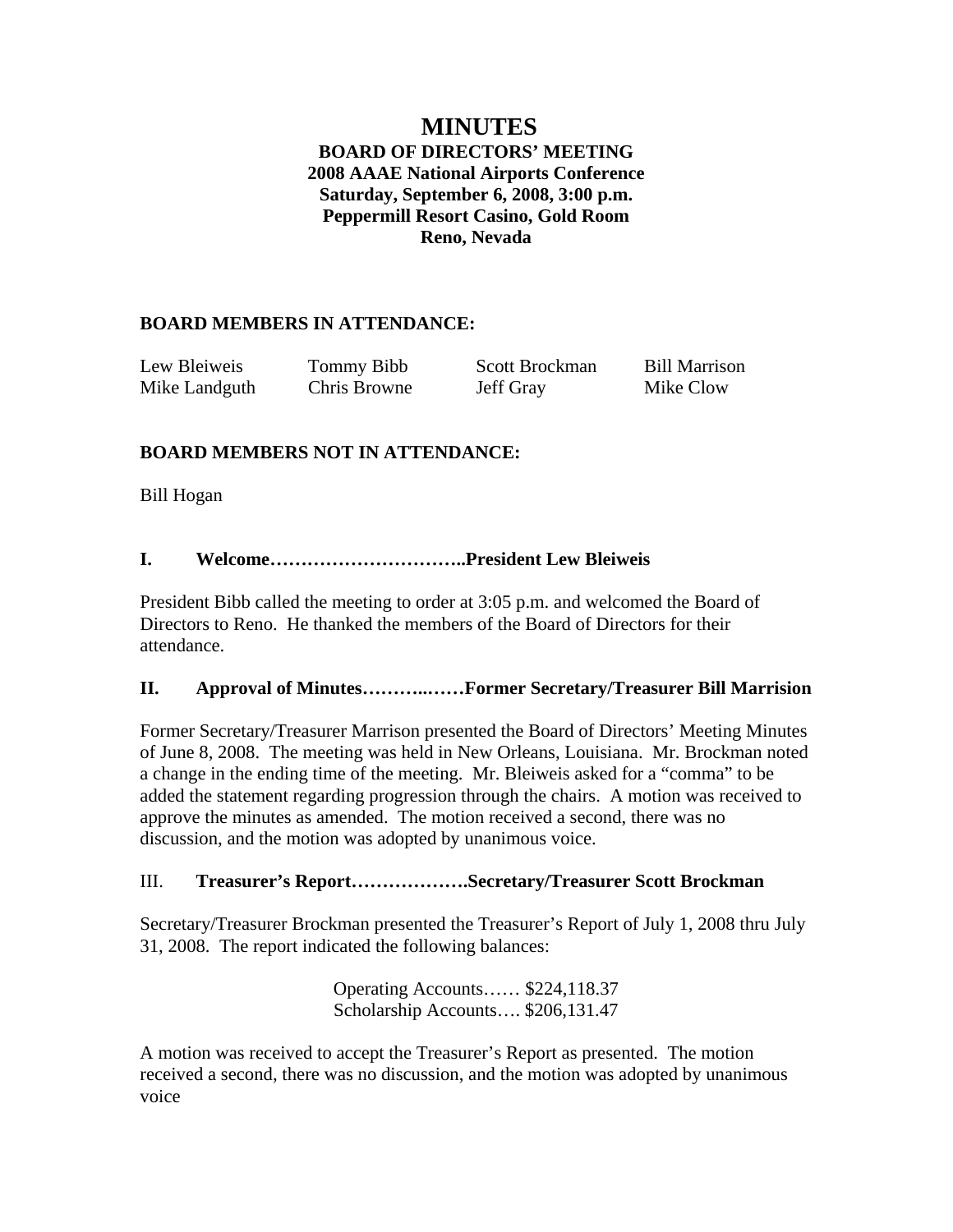#### **BOARD OF DIRECTORS' MEETING MINUTES September 6, 2008 Page 2**

### IV. **COMMITTEE REPORTS**

**Executive Secretary………………………Bob Brammer** 

Mr. Brammer had nothing to report at this time.

#### **2009 Finance and Administration Conference……………………………….Judi Olmstead, Madam Co-Chairman Toney Coleman, Co-Chairman**

Ms. Olmstead and Mr. Coleman were not in attendance. Mr. Bibb reported the conference would be held February 22-24, 2009 in Orlando Florida at the Embassy Suites. He added that Ms. Olmstead was moving toward securing topics and speakers for the event and a theme for the conference had been selected, "Navigating Cloudy Skies Through Strategic Business Planning." President Bibb encouraged the Board to contact Ms. Olmstead or Mr. Coleman with any fund-raising ideas they may have regarding the conference.

#### **2009 Annual Conference……………….Christopher Browne**

Mr. Browne reported that planning for the 2009 SEC-AAAE Annual Conference to be held in Washington, DC, was underway. The meeting will be held at the Hyatt Regency in Reston, Virginia. The dates are May 3-5, 2009 and rooms are approximately \$260 per night for single/double occupancy.

## **2010 Finance and Administration Conference………………………………Bill Marrison**

Mr. Marrison noted that cities were being reviewed for site selection.

#### **2010 Annual Conference……………….Scott Brockman**

Mr. Brockman reported that the conference was scheduled for April 17-21, 2010 at the Marriott Hotel in Memphis, Tennessee. Room rates are approximately \$165 for single/double occupancy. Space is available for 40 to 65 exhibitors. A complete conference package including a proposed budget will be delivered to the Board of Directors in the near future.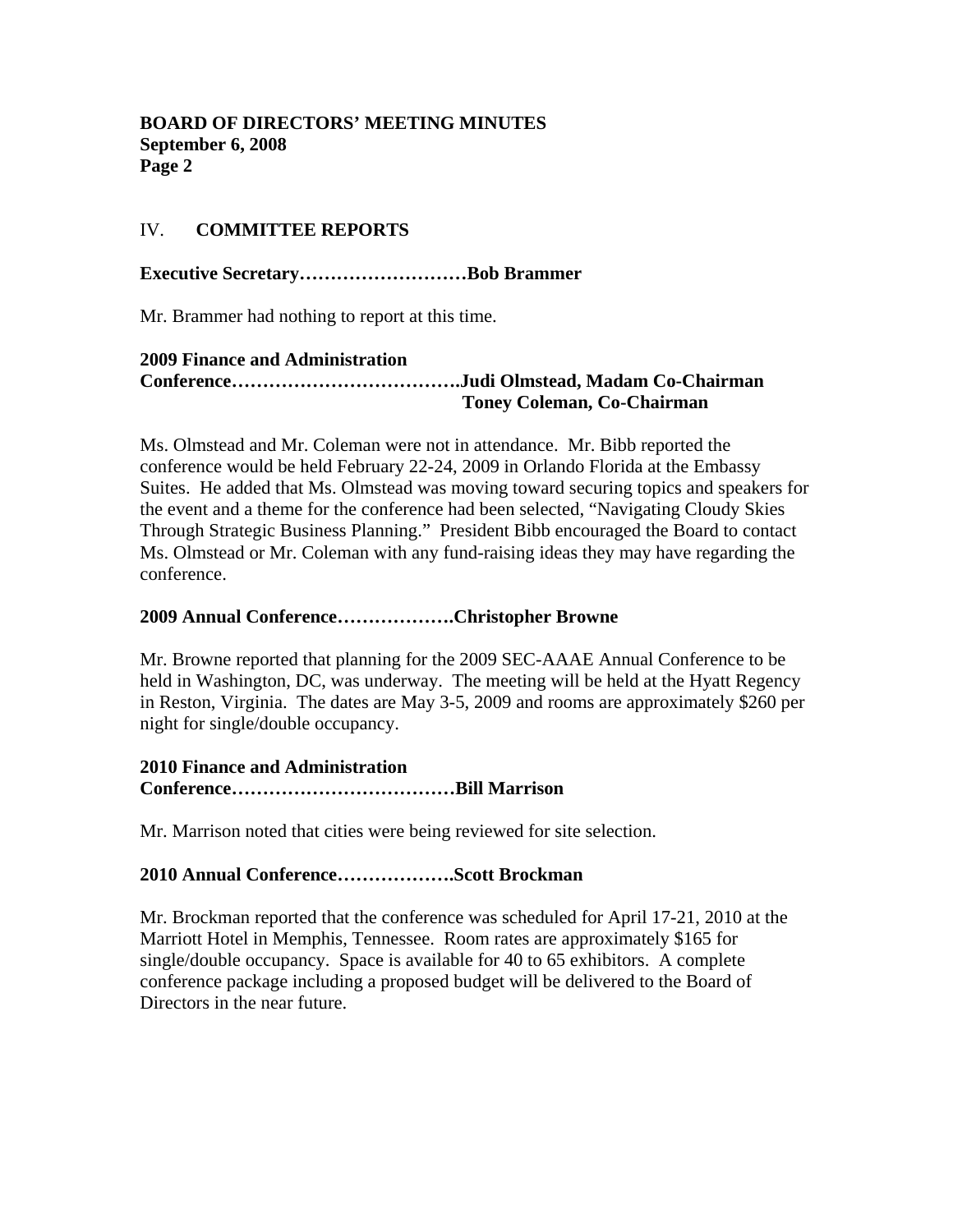#### **BOARD OF DIRECTORS' MEETING MINUTES September 6, 2008 Page 3**

#### **Professional Education Committee……Scott Brockman, Chairman**

Mr. Brockman reported that four SEC-AAAE candidates were seated for their A.A.E. oral exams at this conference. As of September 3, 2008, there are 519 executive candidates in the accreditation program and 149 of the candidates are from the Chapter. President Bibb thanked Mr. Brockman for his continued dedication and good work.

#### **Scholarship Committee…………………Jeff Gray, Chairman**

Mr. Gray provided the Board with a draft of a *Scholarship Award Policy*. Following review, a motion was presented to forward the policy to the general membership for approval. The motion was seconded, there was no discussion, and the motion was adopted by unanimous voice.

#### **Embry-Riddle Aeronautical University Internship Committee…………………...Kevin Miller, Chairman Kim Wade, Chapter Liaison**

Ms. Wade and Mr. Miller were not in attendance. Ms. Wade reported via telecomm that she had received no recent communications from Mr. Miller.

## **Corporate Liaison Committee………….Claudia Holliway, Madam Chairman Heather Chaney, Madam Co-Chairman**

Ms. Holliway reported that the Corporate Committee lost some members and gained some members and is well prepared to perform its allotted tasks. She noted that the committee would be working with the executive secretary to meet some of its goals and objectives. Following her dissertation, Mr. Bibb expressed his appreciation for the work the Corporate Committee has accomplished thus far. Ms. Holliway noted that the SEC-AAAE is the only chapter allowing such participation by Corporate Members and she expressed her appreciation for that attention.

#### **General Aviation Committee…………...Colette Edmisten, Madam Chairman**

Ms. Edmisten was not in attendance.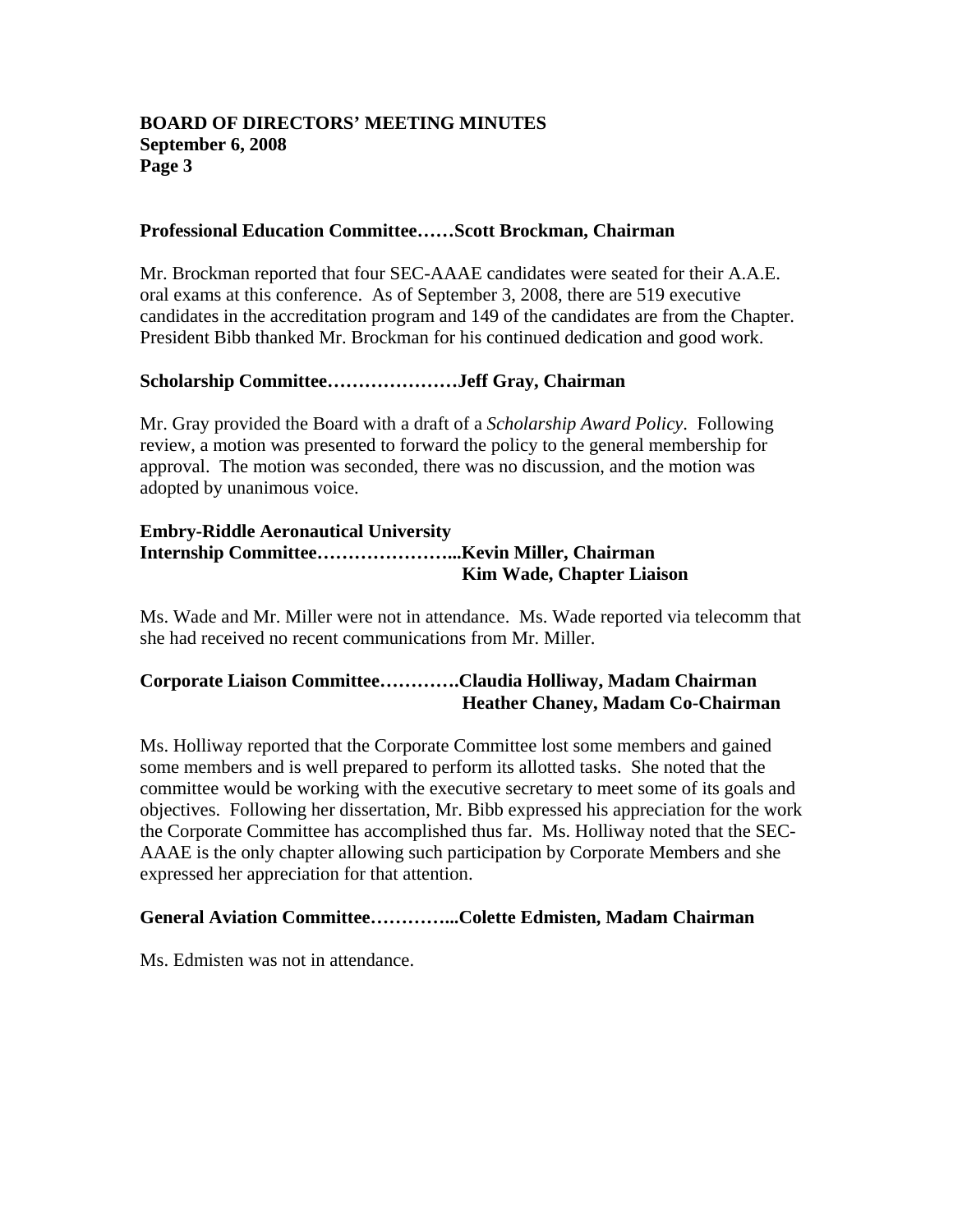#### **BOARD OF DIRECTORS' MEETING MINUTES June 8, 2008 Page 4**

#### **Membership Committee………………...Sean Tracey, Chairman**

Mr. Tracey was not in attendance. Mr. Brammer reported that Mr. Tracey was in the process of securing new members and that Mr. Tracey would have a full report prepared for the Board of Directors at the Finance and Administration Conference.

### **Transportation Security Services (TSS) Committee…………………………….....Christopher Browne, Chairman**

Mr. Browne noted that the committee was functioning as expected and a meeting of the committee would be held during the course of this conference.

### **Nominations Committee………………..Lew Bleiweis, Chairman**

Mr. Bleiweis has nothing to report at this time.

### IV. **V. OLD BUSINESS**

Mr. Landguth presented a question and answer summary for the *One Rate Corporate Sponsorship Fee Schedule* to support SEC-AAAE conferences and workshops. Following very little discussion and a minor amendment, a motion was presented to adopt the *One Rate Corporate Sponsorship Fee* Schedule as amended. The motion was seconded, there was no further discussion and the motion was adopted by unanimous voice.

Mr. Bleiweis noted that he had forwarded a copy of his *SEC-AAAE Annual Conference Manual* to the Board Members via email. He asked the Board Members to review the document and offer any comments or criticisms. President Bibb asked that the comments be returned to Mr. Bleiweis by September 30, 2008.

#### **VI. NEW BUSINESS**

Mr. Brockman proposed a budget amendment not to exceed \$1,500 to support an on line meeting subscription for the Chapter to be used by the Board of Directors and the SEADOG organization. Mr. Brockman's proposal was to increase revenues by \$1500 and add a specific line item for *On-Line Meeting Subscription*. The motion received a second, there was little discussion and the motion was adopted by unanimous voice.